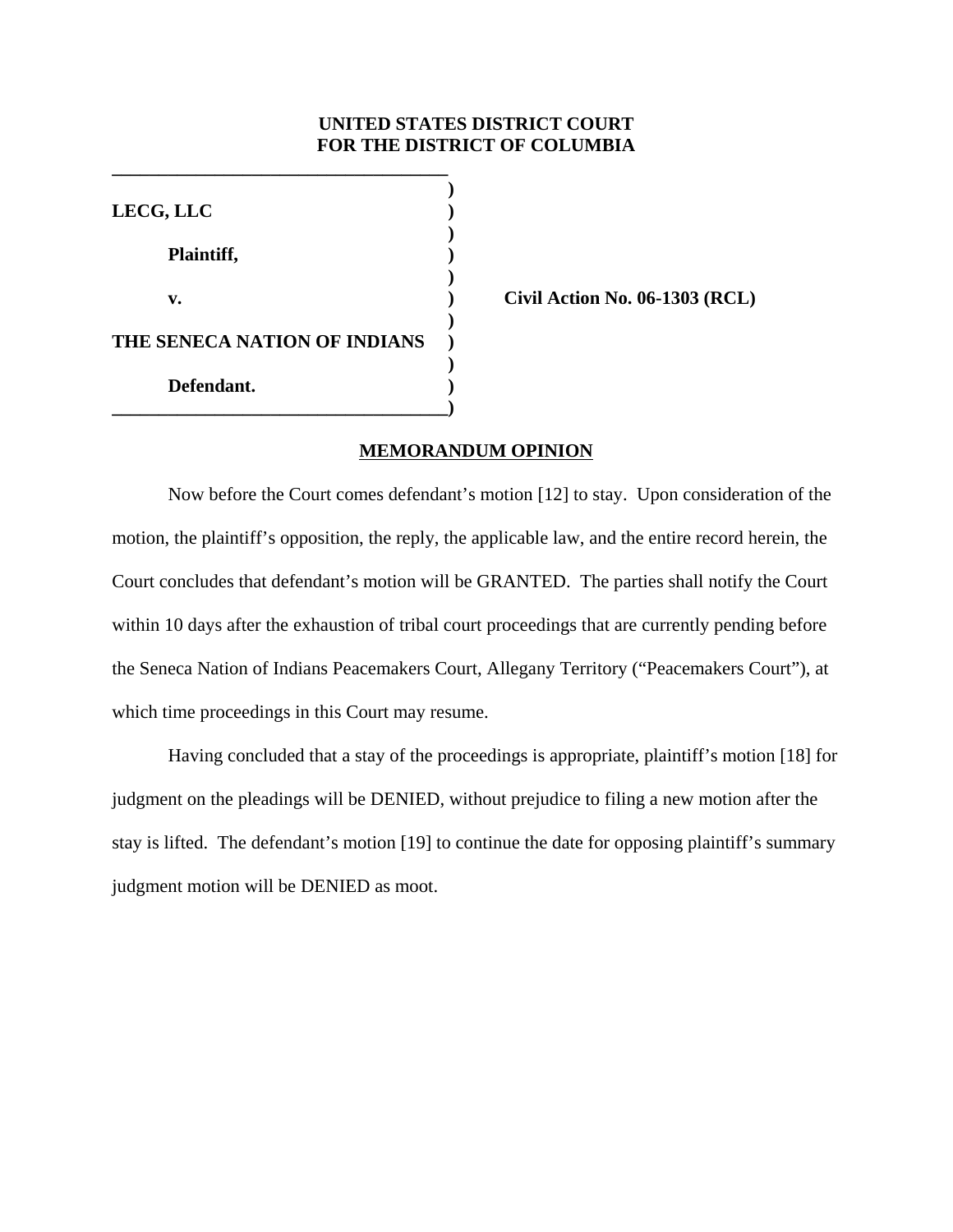### **I. BACKGROUND**

On November 13, 2004, the Council of the Seneca Nation of Indians ("Nation") adopted a resolution appointing Roscoe C. Howard, Jr. and the law firm of Sheppard Mullin Richter  $\&$ Hampton LLP ("Sheppard Mullin") as independent counsel to review financial transactions and other issues regarding the construction, financing, management, and operation of the Nation's New York casino business. (Council Resolution, Ex. 1 to Kanji Decl.) This resolution gave Sheppard Mullin the authority to "retain qualified forensic auditors and such other consultants as the Firm may deem necessary . . . ." (*Id.*) Sheppard Mullin then—acting on behalf of the Nation—contracted with plaintiff LECG to provide forensic accounting and consulting services related to Sheppard Mullin's investigation. (LECG Engagement Ltr., Ex. 4 to Kanji Decl.) LECG's engagement letter stated that Sheppard Mullin and the Nation accepted LECG's "standard commercial terms," a copy of which were included in the letter. (*Id.* at 1.) One such term was an alternative dispute resolution clause that purported to bind the parties to arbitrate any disputes that could arise in connection with the contract. (*Id.* at 5.)

From late 2004 until April 2005, LECG provided services under its contract for which the Nation issued checks totaling approximately \$270,000. (Ex. 11 to Kanji Decl.) In April 2005, LECG issued a report summarizing the results of its investigation. This report contained errors which Sheppard Mullin considered "clerical" but which Seneca determined were "beyond significant." (Ex. 12 and 14 to Kanji Decl.) Following this incident, the Nation ceased paying LECG's invoices as they became due.

On October 27, 2005, LECG demanded arbitration before Judicial Arbitration & Mediation Services, Inc. ("JAMS") seeking payment of \$815,508.62 in outstanding invoices.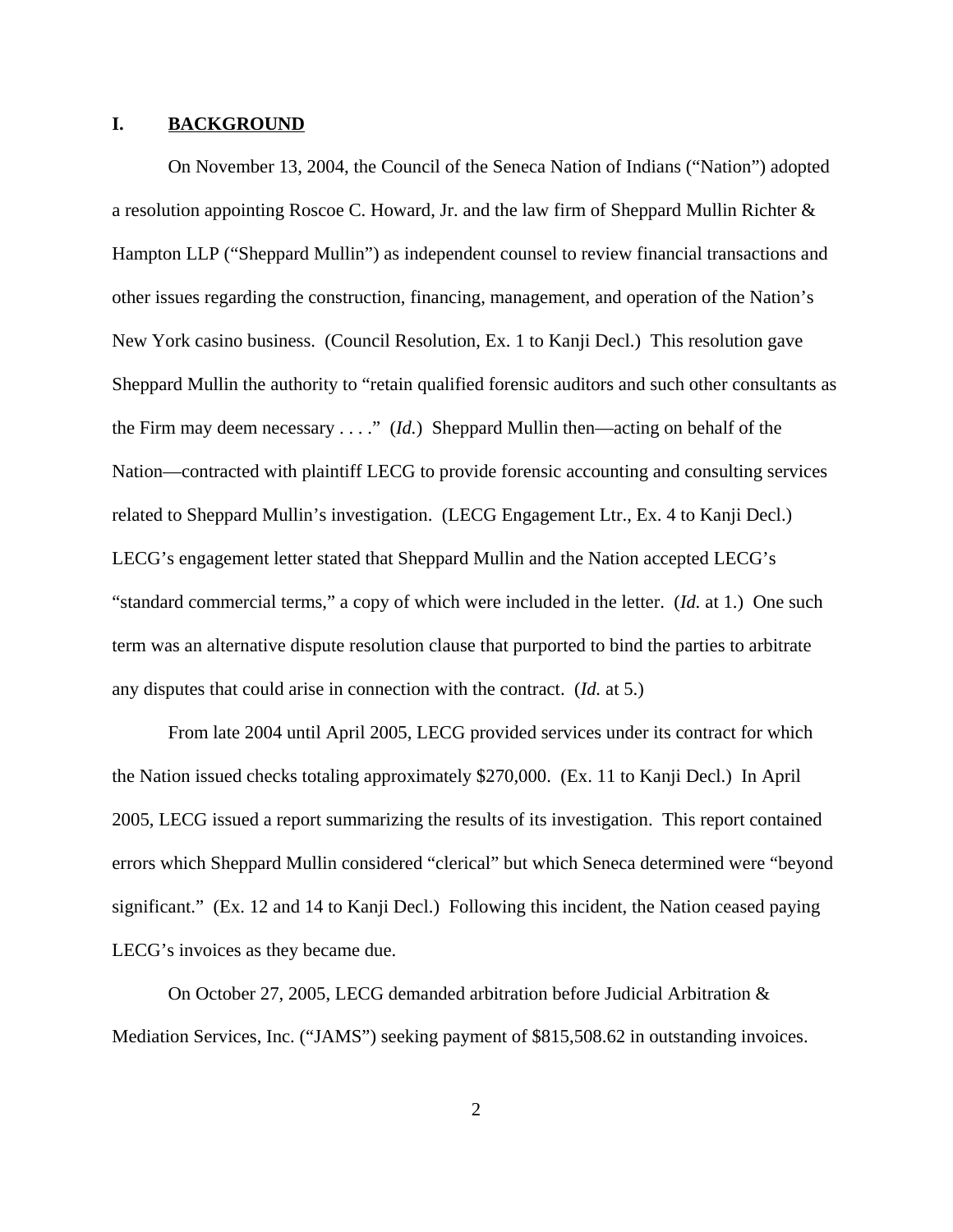(Ex. 15 to Kanji Decl.) Citing the Nation's sovereign immunity, its Department of Justice does not recognize JAMS's jurisdiction over this dispute. (Porter Ltr., Ex. 17 to Kanji Decl.) The Nation asserts that to waive sovereign immunity, it must expressly do so, and that Sheppard Mullin did not have the authority to unilaterally waive the Nation's sovereign immunity. Consequently, on January 23, 2006, the Nation filed suit against JAMS and LECG in Peacemakers Court seeking to enjoin arbitration proceedings against the Nation based upon its assertion of sovereign immunity. (Peacemakers Court Compl., Ex. 21 to Kanji Decl.) LECG has not appeared in the Peacemakers Court proceedings.

On July 24, 2006, LECG filed suit in this Court seeking declaratory judgment that the Nation waived its sovereign immunity and is subject to arbitration as specified in LECG's engagement letter. (Amended Compl. at 8–9.) The Nation has expressly waived its sovereign immunity for the limited purposes of resolving the claims specified in LECG's complaint filed in this Court. (Answer at 10–11.)

Citing the parallel Peacemakers Court proceedings, on October 3, 2006, LECG filed a motion [12] to stay proceedings in this Court pending the exhaustion of proceedings in the Nation's court system. On September 14, 2007, the Peacemakers Court ruled that it had jurisdiction over the dispute and scheduled a status conference for November 19th for the purpose of "scheduling further proceedings, including discovery, if any, dispositive motions and the trial of this action." (Peacemakers Court Findings of Fact and Conclusions of Law, Sept. 14, 2007.) No appellate proceedings have occurred in the Nation's three-tiered court system. *See Kirkpatrick v. Kirkpatrick*, 282 F. Supp. 2d 613, 614 (N.D. Ohio 2003) (indicating that the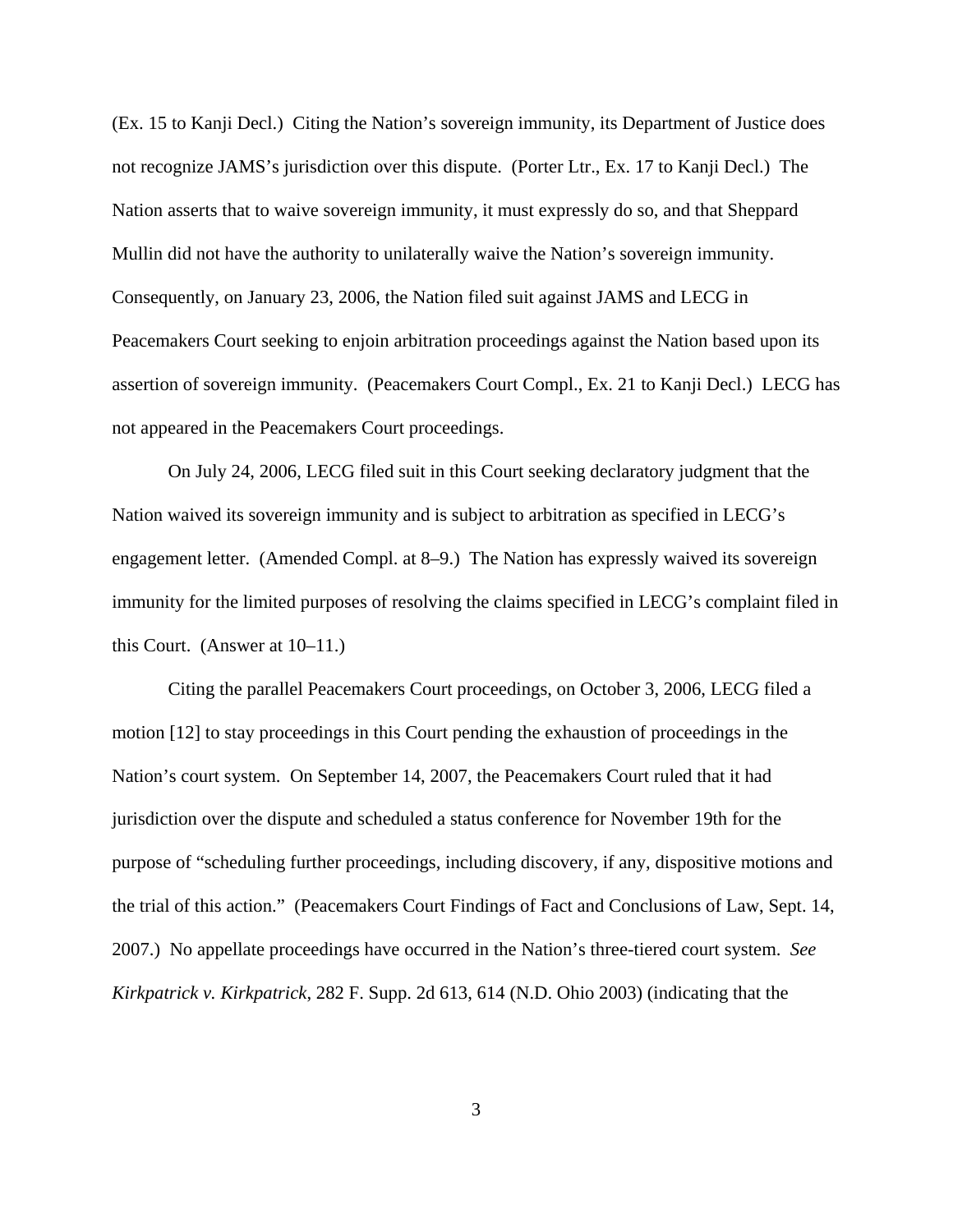Nation's court system consists of three levels: the Peacemaker's Court, the Seneca Nation of Indians Court of Appeals, and the Seneca Nation Supreme Appellate Court).

## **II. ANALYSIS**

#### **A. Applicable Law**

### **1. Tribal Exhaustion Doctrine**

The tribal exhaustion doctrine governs federal cases filed by parties when parallel proceedings are pending in Indian tribe courts. *See Nat'l Farmers Union Ins. Cos. v. Crow Tribe of Indians*, 471 U.S. 845 (1985). In *National Farmers*, an Indian tribe member sued a state school district in tribal court regarding injury claims stemming from a motorcycle accident. *Id.* at 847. The school district did not file an answer in tribal court, which caused default judgment to be entered in favor of the tribe member. *Id.* at 847–48. The school then filed a motion for a temporary restraining order in federal district court. *Id.* at 848. The Supreme Court held that "[u]ntil petitioners have exhausted the remedies available to them in the Tribal Court system, it would be premature for a federal court to consider any relief." *Id.* at 857. Several factors support requiring "the federal court [to stay] its hand" by not addressing the "merits or any question concerning appropriate relief" until "after the Tribal Court has had a full opportunity to determine its own jurisdiction and to rectify any errors it may have made." *Id.* at 856–57. Such factors include: the orderly administration of justice; the avoidance of the "procedural nightmare" that could arise with competing parallel litigations; and, the policies of tribal selfgovernment and self-determination. *Id.*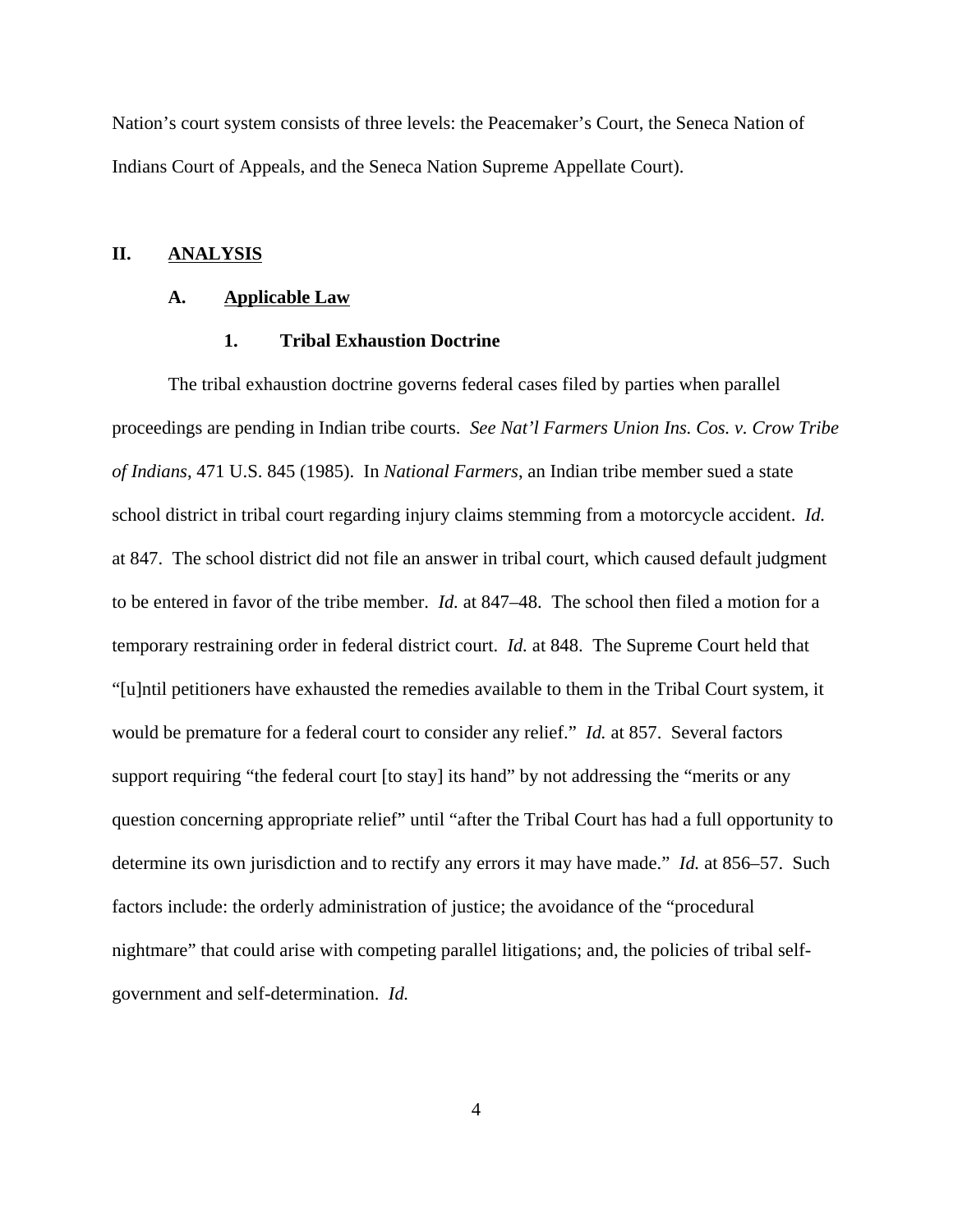In *Iowa Mutual*, the Supreme Court again considered exhaustion of tribal court remedies.

*Iowa Mut. Ins. Co. v. LaPlante*, 480 U.S. 9 (1987). There, an action regarding a disputed insurance claim was filed in Blackfeet Tribal Court and that court found that it had jurisdiction over the suit. *Id.* at 11–12. Before any appellate proceedings had taken place in Tribal Court, Iowa Mutual Insurance Company filed suit in federal district court seeking declaratory relief. The Supreme Court decided the question of whether a federal court could exercise its jurisdiction before the tribal court system had an opportunity to determine its own jurisdiction. Relying on *National Farmers Union*, the Court elaborated upon the exhaustion doctrine holding that:

> [t]he federal policy of promoting tribal self-government encompasses the development of the entire tribal court system, including appellate courts. At a minimum, exhaustion of tribal remedies means that tribal appellate courts must have the opportunity to review the determinations of the lower tribal courts. In this case, the Tribal Court has made an initial determination that it has jurisdiction over the insurance dispute, but Iowa Mutual has not yet obtained appellate review . . . . Until appellate review is complete, the Blackfeet Tribal Courts have not had a full opportunity to evaluate the claim and federal courts should not intervene.

*Id.* at 16–17. District courts should avoid permitting "unconditional access to the federal forum," which would "place it in direct competition with tribal courts, thereby impairing the latter's authority over reservation affairs." *Id.* at 16. Additionally, if a tribal appeals court upholds a lower court's determination that the tribe's courts have jurisdiction, only then may a petitioner challenge that ruling in federal district court. *Id.* at 19.

## **2. Exceptions to Exhaustion Doctrine**

There are four recognized exceptions to the general rule that exhaustion of tribal remedies is required: (1) when assertion of tribal jurisdiction is to harass or is in bad faith; (2) when "the action is patently violative of express jurisdictional prohibitions;" (3) "where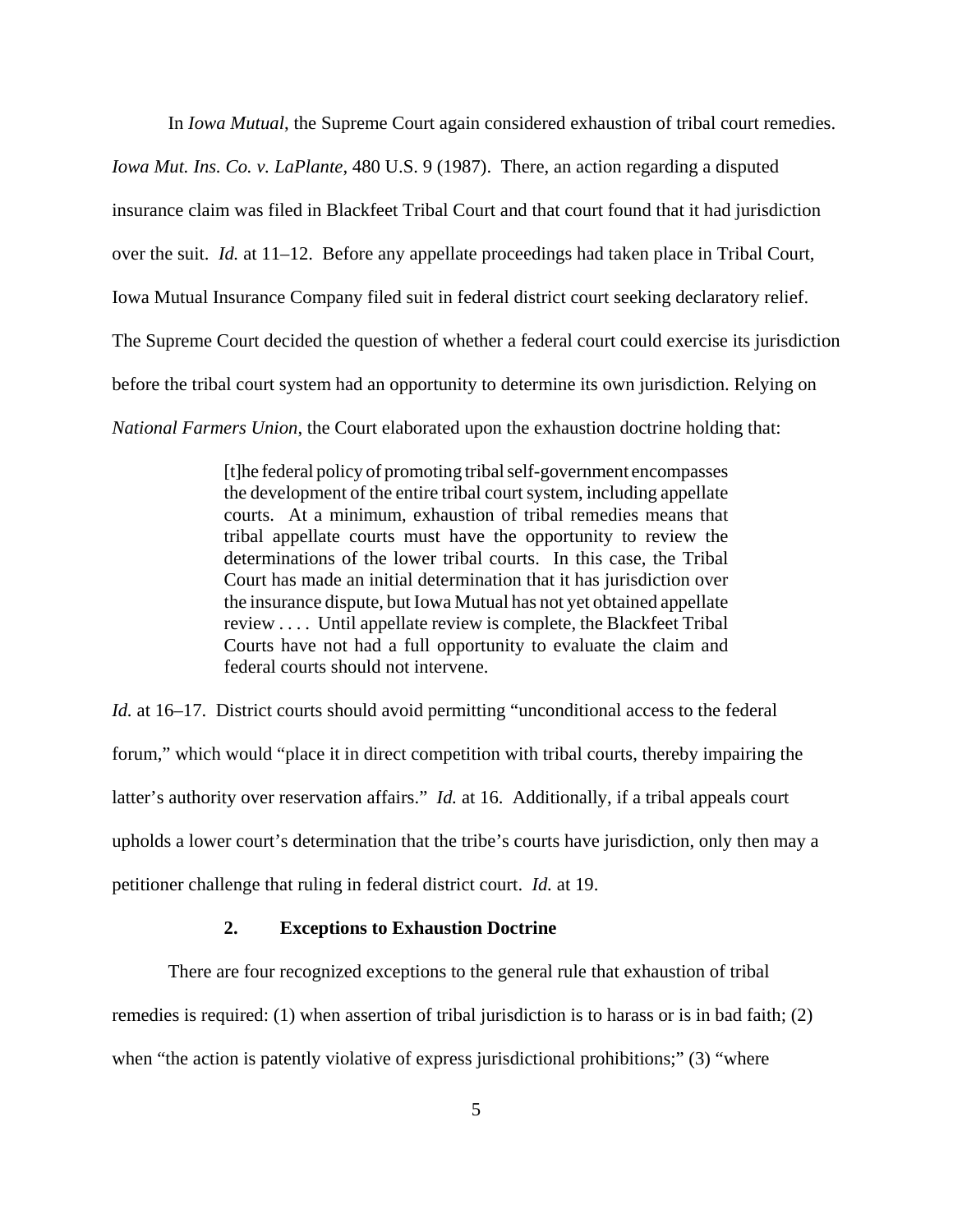exhaustion would be futile because of the lack of an adequate opportunity to challenge the court's jurisdiction;" and, (4) when tribal jurisdiction serves no other purpose than delay. *See Strate v. A-1 Contractors*, 520 U.S. 438, 459 n.14 (1997) (formulating the fourth exception); *Nat'l Farmers*, 520 U.S. at 857 n.21 (setting out the first three exceptions).

### **B. Application of Legal Standard**

### **1. Exhaustion Has Not Occurred**

For the reasons set forth below, the tribal exhaustion doctrine requires this Court to stay proceedings until the appeals process in the Nation's courts has concluded.

LECG filed suit in this Court seeking enforcement of a binding arbitration provision when an action involving the same issues had been pending in Peacemakers Court for six months. At this time, although the Peacemakers Court has found that it has jurisdiction over the dispute, no appellate proceedings have yet occurred in the Nation's courts. This Court cannot say—based on the Peacemakers Court's decision that it has jurisdiction—that the tribal process has been exhausted. *See Basil Cook Enters., Inc. v. St. Regis Mohawk Tribe*, 117 F.3d 61, 68 (2nd Cir. 1997) (stating that whether the decision by the tribal court constitutes exhaustion depends on the procedures available at tribal law to challenge the ruling and that a tribal court's assertion of jurisdiction alone was insufficient proof to constitute exhaustion). Rather than pursuing its jurisdictional objections in Peacemakers Court or the Nation's appellate courts, LECG has thus far not participated in those proceedings and instead seeks to assert its challenge in this Court. Such a strategy that, if successful, would bypass the procedural rules of the Nation's judicial system is precisely the type of maneuver that the tribal exhaustion doctrine prohibits in an effort to develop an entire tribal legal system. *See Iowa Mut.*, 480 U.S. at 16–17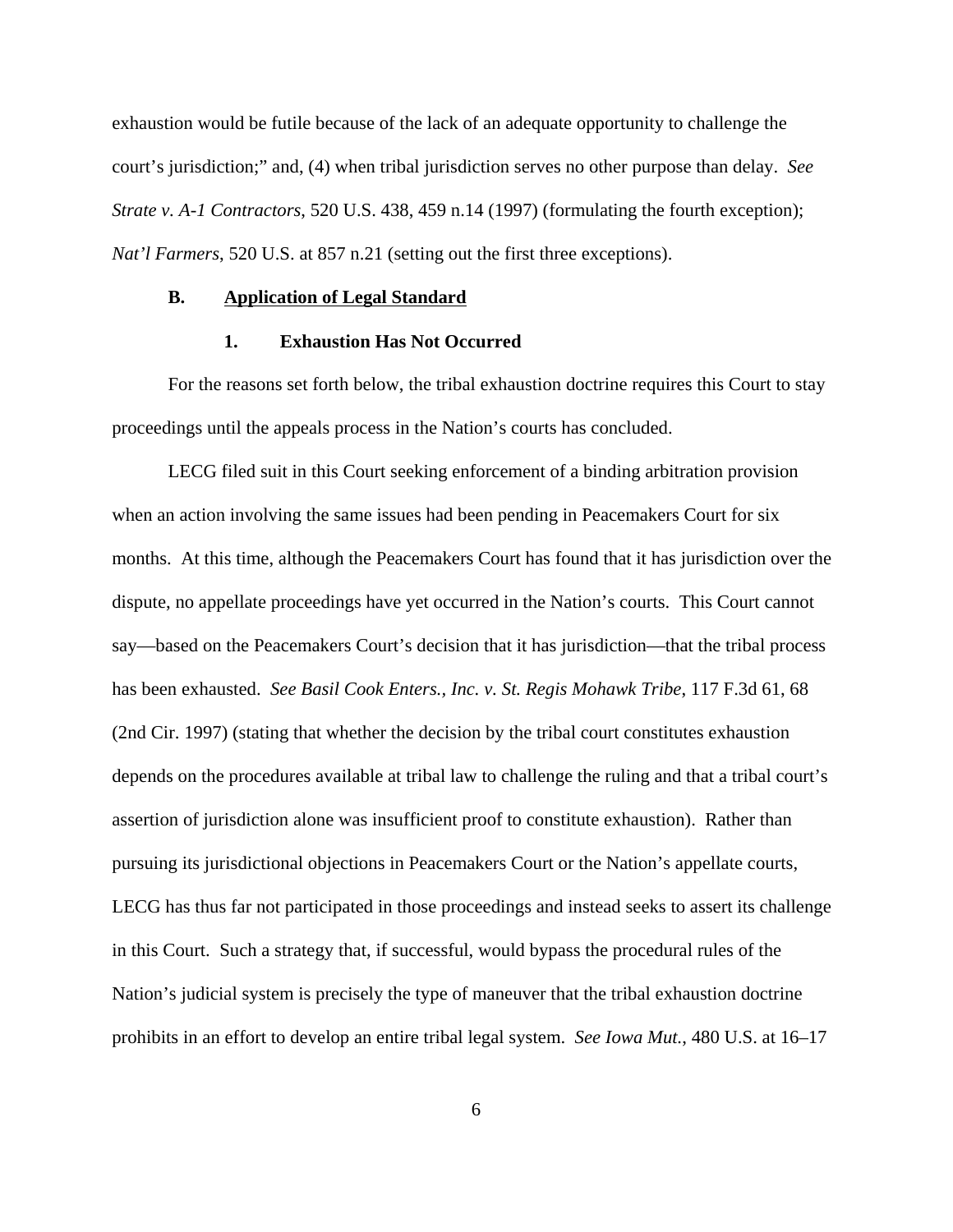(explaining that exhaustion includes tribal appellate review and furthers the development of tribal court systems). Additionally, this dispute concerns an investigation of the Nation's casino operations that take place on Nation lands, a further indication that application of the exhaustion doctrine is appropriate. *See Ninigret Dev. Corp. v. Narragansett Indian Wetuomuck Housing Auth.*, 207 F.3d 21, 32 (1st Cir. 2000) (stating that contract disputes between a tribe and an entity doing business with it, concerning the disposition of tribal resources, are tribal affairs where the exhaustion doctrine operates).

## **2. Arbitration Clause Does Not Negate Exhaustion Requirement**

Although this Circuit has not ruled on the issue of the tribal exhaustion doctrine in the context of an arbitration clause, several other circuits have found that such clauses do not negate the exhaustion requirements. *See Gaming World Int'l, Ltd. v. White Earth Band of Chippewa Indians*, 317 F.3d 840, 851–52 (8th Cir. 2003) (holding that "exhaustion should be required when a party tries to avoid tribal court jurisdiction by seeking an order to compel arbitration in federal court"); *Bank One, N.A. v. Shumake*, 281 F.3d 507, 509 (5th Cir. 2002) (finding that the tribal exhaustion doctrine applies in suits to compel arbitration); *Basil Cook Enters., Inc. v. St. Regis Mohawk Tribe*, 117 F.3d 61, 64–69 (2nd Cir. 1997) (denying motion to compel arbitration and staying proceedings in order to require tribal exhaustion); *Stock West Inc. v. Confederated Tribes of the Colville Reservation*, 873 F.2d 1221, 1228–30 & n.16 (9th Cir. 1989) (requiring exhaustion after refusing to find that the federal Arbitration Act deprives tribal courts of jurisdiction). Accordingly, this Court finds that the arbitration clause in LECG's engagement letter is insufficient to negate the requirements of the tribal exhaustion doctrine. Upon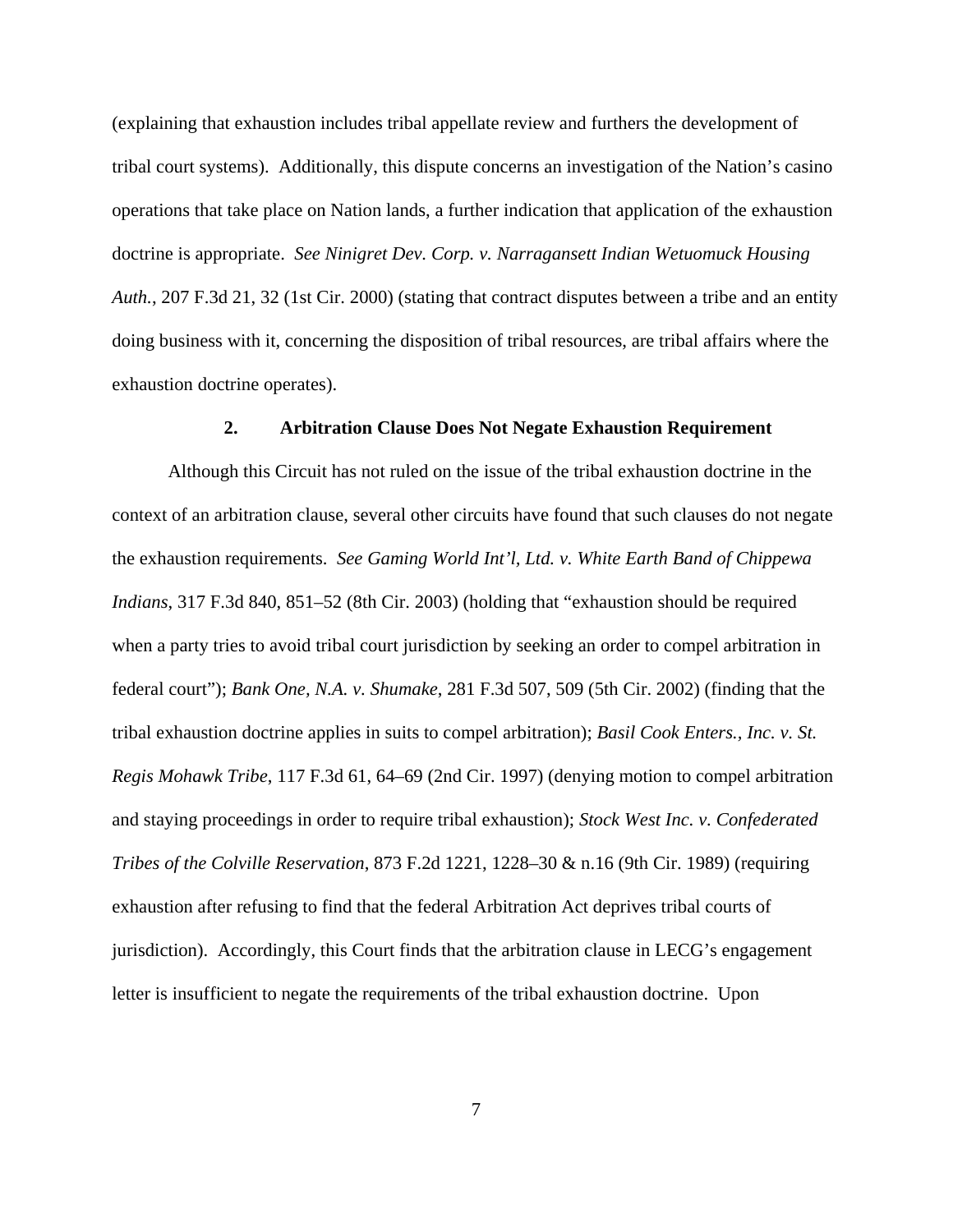exhaustion of tribal remedies, this Court may have the opportunity to determine whether the arbitration clause in question is enforceable, but that time has not yet arrived.

### **3. Exceptions to Tribal Exhaustion Doctrine Are Not Applicable**

This Court finds that none of the four exceptions to the tribal exhaustion doctrine are applicable to the current case. First, the record before the Court does not offer sufficient evidence of bad faith or intent to harass by the Peacemakers Court's assertion of jurisdiction. Additionally, there is no evidence that that court's assertion of jurisdiction is "patently violative of express jurisdictional prohibitions." *Nat'l Farmers Union Ins. Cos. v. Crow Tribe of Indians*, 471 U.S. 845, 857 n.21 (1985); *see Basil Cook*, 117 F.3d at 66 (stating that this exception only applies where federal law has divested the tribe of an aspect of sovereignty).

Regarding the futility exception, although the Nation's courts may have ruled repeatedly that the Nation and its subdivisions have sovereign immunity, that does not constitute futility for the purposes of the tribal exhaustion doctrine. *See Nat'l Farmers*, 471 U.S. at 857 n.21 (explaining that the futility exception applies where there is inadequate opportunity to challenge the tribal court's jurisdiction). Here, no evidence has been presented that indicates that LECG is deprived of the opportunity to challenge jurisdiction within the Tribe's court system.

Nor does this Court find that the exhaustion requirement serves "no other purpose than delay" in this case. *See Strate v. A-1 Contractors*, 520 U.S. 438, 459 n.14 (finding no other purpose than delay when it was plain that no federal grant provided for tribal authority over the conduct in question).